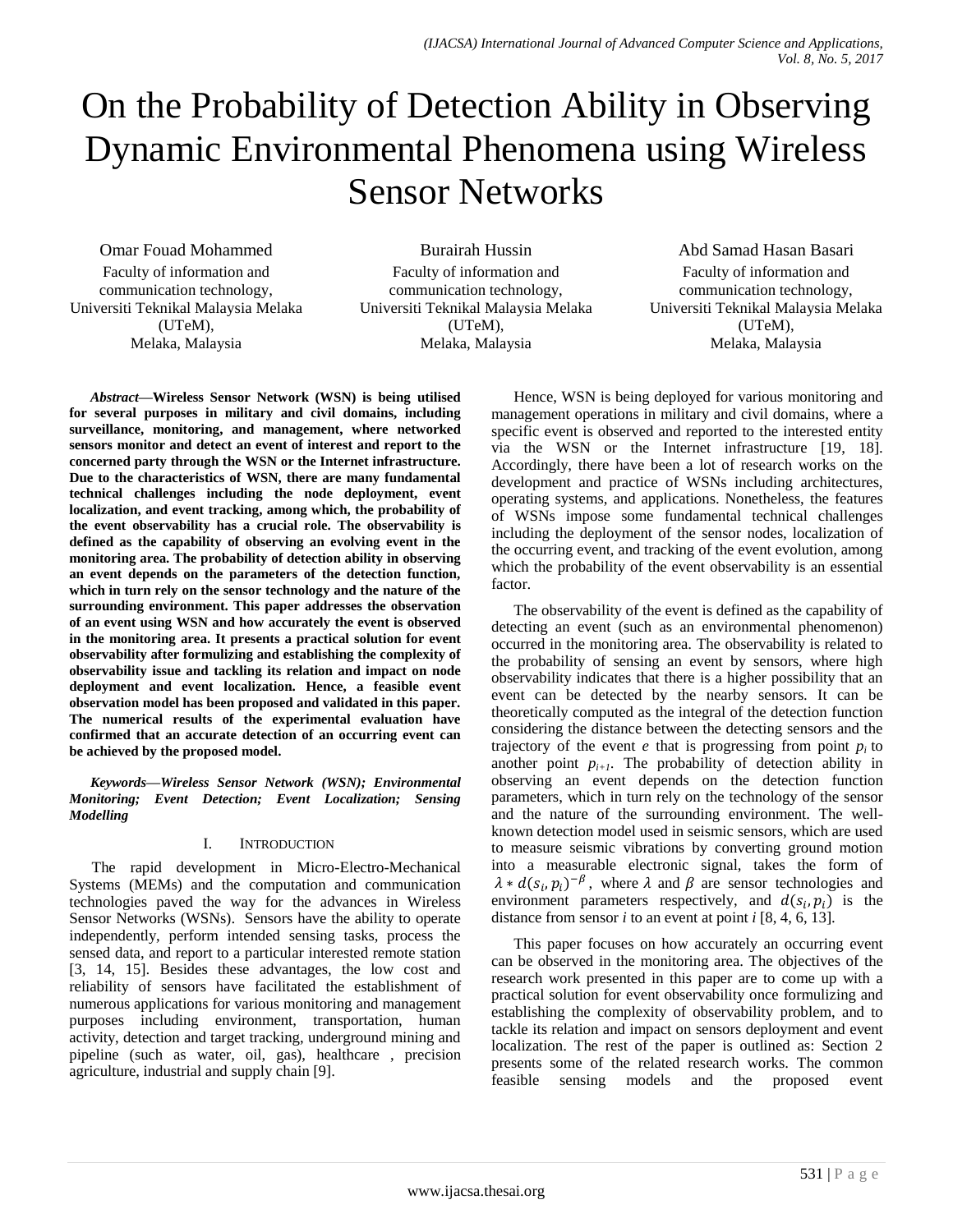observation model that is based on probabilistic concept along with several effective observability measures presented in Section 3. Section 4 presents the experimental evaluation for validating the proposed event observation model. Finally, Section 5 presents the conclusion of the research work presented here and suggests some potential future works.

# II. RELATED WORK

There are several research works, such as the ones presented in [1, 2, 5, 7, 10, 11, 12, 13, 16, 17, 20, 21, 22, 23, 24, 25], which have been focusing on the detection coverage and the observability path of a targeted event. Among the main objectives of these research works, a quantitative measure that reflects how accurate an event can be detected by the sensors in the monitoring area was of concern, while considering the location of the event development paths (that are highly likely can be detected by the nearby sensors), in addition to the effect of the sensor deployment on the detection of a target, while increasing the observability of the least observed path in the monitoring area. These research works presented the advantage of the probabilistic detection over the deterministic one. With a probabilistic detection model, the sensor  $s_i$  is capable of detecting an event located at point  $p_i$  with probability  $P(D(d(s_i, p_i)))$  which is defined as a decreasing function; that is  $0 \leq P(D(d(s_i, p_i)) \leq 1$ . Moreover, with this model, the joint detection probability of a location point *p* (which is covered by some sensors) can be used to quantify the coverage of *p*. When the joint detection probability is greater than a predefined threshold, then *p* is definitely covered.

Some of the research works available in the literature had focused on a deterministic coverage of a location point, while other works had aimed at a probabilistic coverage. However, the coverage of whole monitoring area was not addressed properly and no solutions were introduced to ensure the coverage of the entire area. Moreover, most of the researches on detection coverage supposed a perfect disc detection model (also known as the binary detection model) where the sensing range is fixed. With such model, an event would definitely be detected in the monitoring area if it occurs within the sensing range *senr* of a sensor *i*; that is, the event is detected if its distance *d* to the closest sensor *i* is less than *i's* sensing range *sen<sup>r</sup>* . Nevertheless, this is considered as a rough approximation since the event detection characteristically relies on various variables and techniques used to confirm the detection accuracy. Thus, for a superior approximation, in every sensor, a probabilistic detection model with respect to the Euclidean distance between a sensing node and the event located at point *p* should be taken into account.

While these works were directed to coverage-related algorithm design, and that their network coverage formulations consider the distance between the nearest sensors to the event, for the concept presented in this paper, the probability of the observability in the monitoring area is characterised and calculated as an integral of several sensing measures and asymptotic behaviours.

# III. DETECTION MODELS AND EFFECTIVE OBSERVABILITY **MEASURES**

With consideration of the closest distance between the sensor and the event, most of the current proposed works use a fixed detection radius, within which a sensing node *i* would certainly detects the event once triggered in the monitoring area. The majority of event detection applications in WSNs require that nodes should be activated probabilistically to sense the surrounding area. A linear function that is inversely proportional to the detection accuracy can help in demonstrating the distance from the node to a particular point where the event has happened. Hence, the detection probability  $P(D_i)$  of node *i* can be computed as follows:

$$
P(D_i) = 1/(1 + \lambda * d(s_i, p_i))^{\beta}
$$
 (1)

$$
P(D_i) = 1 + \lambda * d(s_i, p_i)^{-\beta} \tag{2}
$$

where,  $d(s_i, p_i)$  is the measurable distance from a sensing node *i* to an event at a point  $p$ .  $\lambda$  and  $\beta$  are sensor technologies and environment parameters respectively, where  $\lambda$  is a tuning parameter and that  $\beta$  ranges between 1 and 4 according to the surrounding environment.

Also, an exponential function of the distance can define the detection probability inversely as follows:

$$
P(D_i) = e^{-(\lambda * d(s_i, p_i))}
$$
\n(3)

Furthermore, the detection probability model can be presented as combination of linear and exponential functions constrained by two limiting thresholds (*min, max*), such that:

$$
P(D_i) = \begin{cases} 1, & d(s_i, p_i) < min \\ 0, & d(s_i, p_i) > max \\ \lambda e^{-(\beta * d(s_i, p_i))}, & min < d(s_i, p_i) < max \end{cases}
$$
(4)

While the detection probability model introduced in Equation (4) is reasonable in comparison to the previous ones, though it has suitability constraint. To provide more practical detection model, the probability to detect an occurring event can be presented as follows:

$$
P(D_i) = \lambda \alpha^{-(\beta * d(s_i, p_i))}^{T}
$$
 (5)

where,

 $\lambda$  presents the accuracy of the observability; it defines the maximum probability of that an event is definitely detected by the sensing node *i*, such that  $0 < \lambda \le 1$ ; i.e.  $\lambda = 1$  in case  $d(s_i, p_i) = 0.$ 

 $\alpha$  and  $\beta$  presents the vertical and the horizontal locales respectively, where  $\alpha > 1$  and  $\beta > 0$ . A formulation of probability distribution can be made with respect to a reference point *q* which can be characterised by  $(d_q(s_i, q), P_q(D_i))$ . This implies that when an event occurs at  $d_q$  ( $s_i$ , *q*) distance away from the sensing node *i*, the probability of detecting the event is  $P_q(D_i)$ . Thus, when  $\beta d_q(s_i, q) = 1$ ,  $P_q(D_i) = \lambda \alpha^1$ , which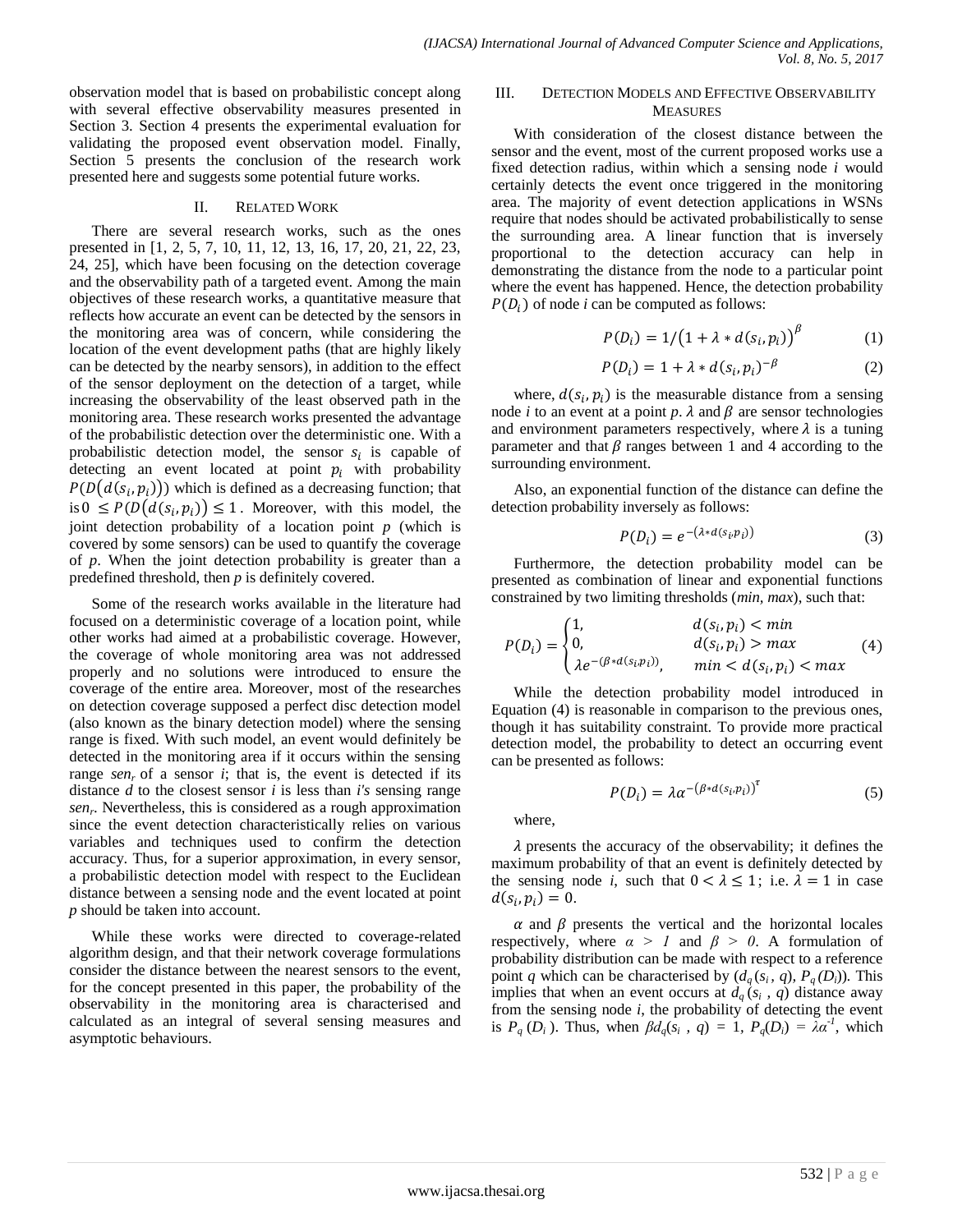allows determining a reference point  $(d_q(s_i, q), P_q(D_i))$  by defining the parameters  $\alpha$  and  $\beta$  as follows:

$$
\alpha = \lambda * \left( P_q(D_i) \right)^{-1} \tag{6}
$$

$$
\beta = d_q(s_i, q)^{-1} \tag{7}
$$

*τ, (τ > 0)*, represents decreasing tendency of the detection probability  $\lambda$  to 0, as for  $d(s_i, p_i)$ . When there is a need to specify that at a particular distance  $d'(s_i, p_i)$ , the detection probability is  $P'(D_i)$ , then  $\tau$  must be as follows:

$$
\tau = \log d_{\beta * d'(s_i, p_i)} \, \log_{\beta} \left( \frac{\lambda}{p'(p_i)} \right) \tag{8}
$$

provided that the conditions  $d'(s_i, p_i) > d_q(s_i, q_r)$ , and  $P'(D_i) < P_a(D_i)$ , or vice versa, should be maintained.

As highlighted previously, with a fixed radius-based detection model, a node would surely detect any event occurring within its sensing range (*senr*); thus, in such scenario, the detection probability would be as follows:

$$
P(D_i) = \begin{cases} 1, & d(s_i, p_i) < sen_r \\ 0, & otherwise \end{cases} \tag{9}
$$

Sensing Area (*SA*) is the network coverage at any given point  $i$  ( $p_i$ ), which is interpreted as the probability with which a sensing node can detect an event at  $p_i$ . Hence, it can be computed as follows:

$$
SA(p_i) = 1 - \prod (1 - P(D_i))
$$
 (10)

where,  $SA(p_i)$  is the coverage at  $(p_i)$ , and  $P(D_i)$  is the detection probability of the sensing node  $i$  at  $p_i$  of the monitoring area.

The coverage of the sensing area  $C(SA, P_i)$  indicates that the sensing area *SA* is the overall achieved detections from nodes in the monitoring area at *p<sup>i</sup>* .

Therefore, when there are *n* sensor nodes in the network, the coverage of the sensing area at  $p_i$  can be as follows:

$$
C(SA, p_i) = \sum_{1}^{n} (s_i, p_i)
$$
 (11)

The proposed model can be useful for detecting events that occur in indoor and outdoor environments such as intruders, fire outbreaks, gas leak, and so on. Such events are considered dynamic and in order to be accurately detected the observation and localization must be performed properly.

#### IV. EXPERIMENTAL EVALUATION

In order to validate the proposed probabilistic detection model and its ability to observe and localise a dynamic environmental phenomena a comprehensive experimental evaluation has been conducted using simulation. This section presents the scenario and settings used in the experimental evaluation followed by the discussion on the results gained from the simulation experiments.

#### *A. Experiments Settings*

A network of 1000 of wireless sensor nodes has been simulated using Network Simulator 2 (ns-2) running on a computing station with a CentOS version of Linux. The sensor nodes were deployed randomly over an area of  $250 \times$ 250  $m<sup>2</sup>$  to monitor the surrounding environment. Hence, the density of sensor nodes is 0.016 per  $m^2$ . Each sensor node has a sensing range (sen<sub>r</sub>) of 30m and a transmission range ( $T_x$ ) of 120m which enables a direct transmission of the detection data to a base station located at the centre of the sensing area. The settings of associated parameters of the sensing model were as follows:  $\lambda = 1$  (100% observation),  $\alpha = 2$ ,  $\beta = 0.1$  (50%) observation of event occurred at 30m), and  $\tau = 4$ . The evaluation investigates the effect of every parameter on the subject of density that varies between 0.01 and 0.05, and compared to the fixed detection radius sensing model where  $sen_r = 30m$ .

### *B. Evaluation Results*

The results presented in this section are regarding the effect of the observability accuracy parameter  $\lambda$ , the vertical locale  $\alpha$ , the horizontal locale  $\beta$ , and the decreasing tendency of the probability of the observability accuracy *τ* parameters.

#### *1) Impact of the Observability Accuracy λ*

The observation accuracy of an event can be well demonstrated by this parameter. As there is no guarantee that a sensor node can always observe an event once it happens. This is because of some limitations associated with the sensor measurement and the nature of the event. The observability accuracy parameter is examined with different values where  $\lambda = 0.6$ ,  $\lambda = 0.7$ ,  $\lambda = 0.8$ ,  $\lambda = 0.9$ , and  $\lambda = 1.0$ , respectively; and in comparison with the fixed detection radius  $sen<sub>r</sub>$  of 30*m*. Thus, when  $d(s_i, p_i) = 0$ , the probability of the detection accuracy  $P(D_i)$  to observe the event is 0.6, 0.7, 0.8, 0.9, and 1.0, respectively. Figure 1 illustrates the effect of the observability accuracy considering the node density and the average detection observations of the event at a given point *i* in the monitoring area. The results imply that in case  $\lambda = 1$ , the average number of detections is closely equivalent to the fixed radius case at certain values of node density of 0.02 and 0.03; while it is higher as the node density increases. The results confirm that better event detection accuracy is provided by the proposed detection model; hence, reducing the possibilities of having false alarms of the event. In addition, for various settings of  $\lambda$ , the number of event detections increases as the node density increases, confirming the occurrence of the event that is observed by several sensor nodes.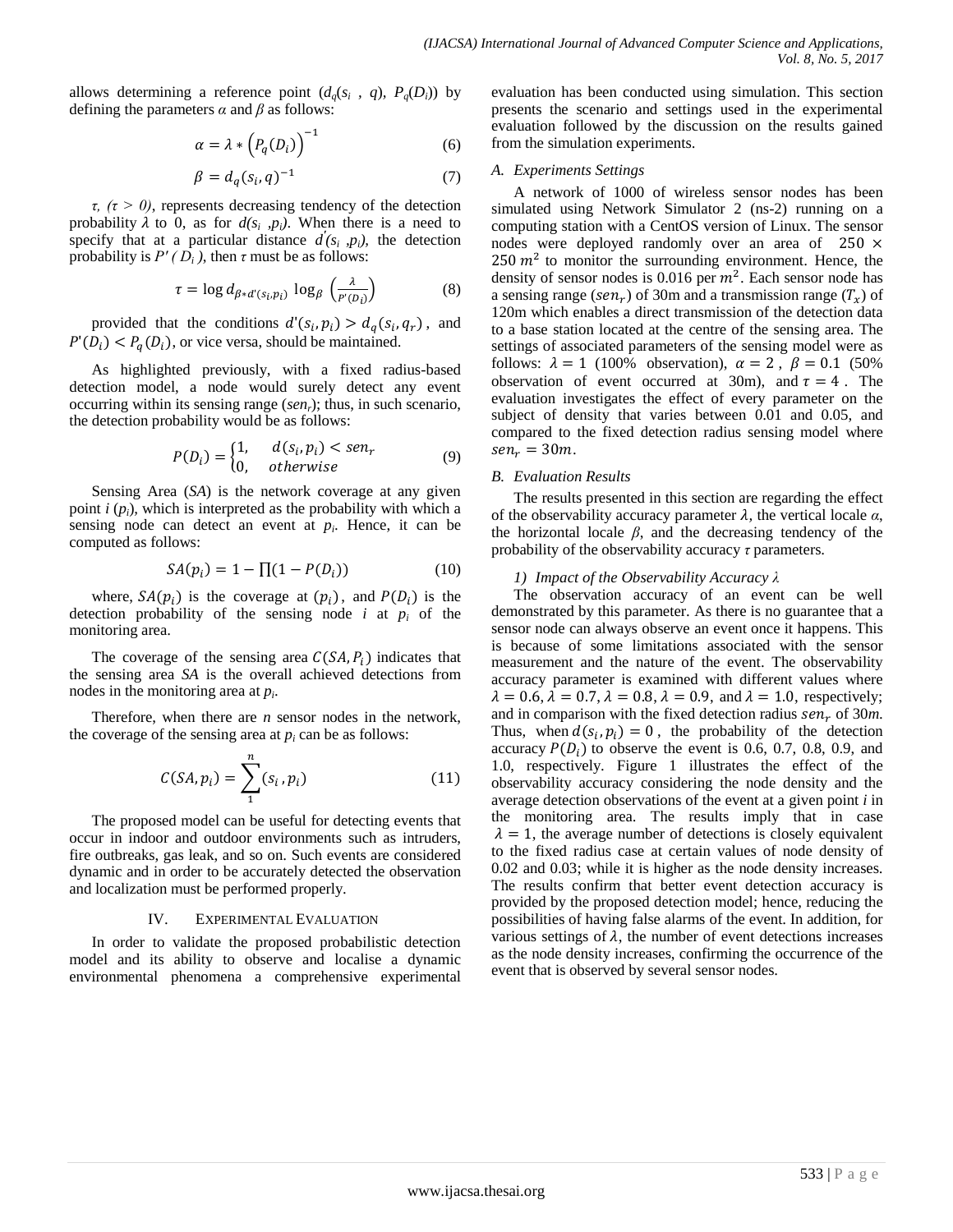

Fig. 1. Impact of the observability accuracy  $\lambda$ , where  $\lambda = 0.6$ ,  $\lambda = 0.7$ ,  $\lambda = 0.8, \lambda = 0.9, \lambda = 1.0$ 

## *2) Impact of the Vertical Locale α*

This parameter defines the probability  $P_a(D_i)$  of observing an event occurring at a specific reference point  $q$ ; that is,  $d_q(s_i, q)$ . It has been examined with different values:  $\alpha = 1/0.6$ ,  $\alpha = 1/0.7$ ,  $\alpha = 1/0.8$ , and 1/0.9 respectively; as presented in Figure 2. This implies that, with respect to the point located at  $d_q(s_i, q)$ , the resulted probability values are 0.6, 0.7, 0.8, and 0.9, respectively. The detection probability for the reference point is increasing when decreasing the value of *α*. This implies that the detection probability is higher when the event happens at  $d_q(s_i, q)$  away from the sensor node(s). This is confirmed by the results behaviour presented in Figure 2. As it can be seen in the figure, when  $\alpha = 1/0.7$ , the results are close to that of the fixed detection radius when the node densities are 0.03 and 0.04, implying that such settings are identical to the fixed detection radius of 30*m*.



 $\alpha = 1/0.8, \alpha = 1/0.9$ 

#### *3) Impact of the Horizontal Locale β*

This parameter specifies the distance between the reference point *q* and the sensor node *i* detecting the event (i.e.  $d_q(s_i, q)$ ). The parameter has been examined with various settings where  $\beta = 1/35$ ,  $\beta = 1/30$ ,  $\beta = 1/25$ , which means that the reference point  $q$  is located at 35m, 30m, and 25m away from the sensor node *i,* respectively. Figure 3 shows that the distance  $d_q(s_i, q)$  becomes higher as  $\beta$  value decreases, which implies that a sensor placed at a greater distance would have a higher probability to detect the occurring event. Compared to the rest of the settings, the results in the figure demonstrate that the closest statistical results to the fixed detection radius appear when  $\beta = 1/30$  (i.e  $d_a(s_i, q) = 30m$ ).



Fig. 3. Impact of the horizontal locale  $\beta$ , where  $d_a(s_i)$ ,

#### *4) Impact of the probability decreasing tendency τ*

This parameter defines how steep the slop of the probability of the observation decreases. It has been examined with different values where,  $\tau = 8$ ,  $\tau = 6$ , and  $\tau = 4$ , respectively. Increasing *τ* causes a sharp decrease in the probability of the observation accuracy. This implies that, with higher settings of *τ*, the proposed detection model is driven to follow the course of the fixed detection radius model. This is verified by the results presented in Figure 4 where the results are almost comparable when  $\tau = 8$  and  $d_a(s_i, q) = \text{sen}_r = 30m$  for various node densities. Thus, the lower value of  $\tau$  is the lesser the steep of the observation probability.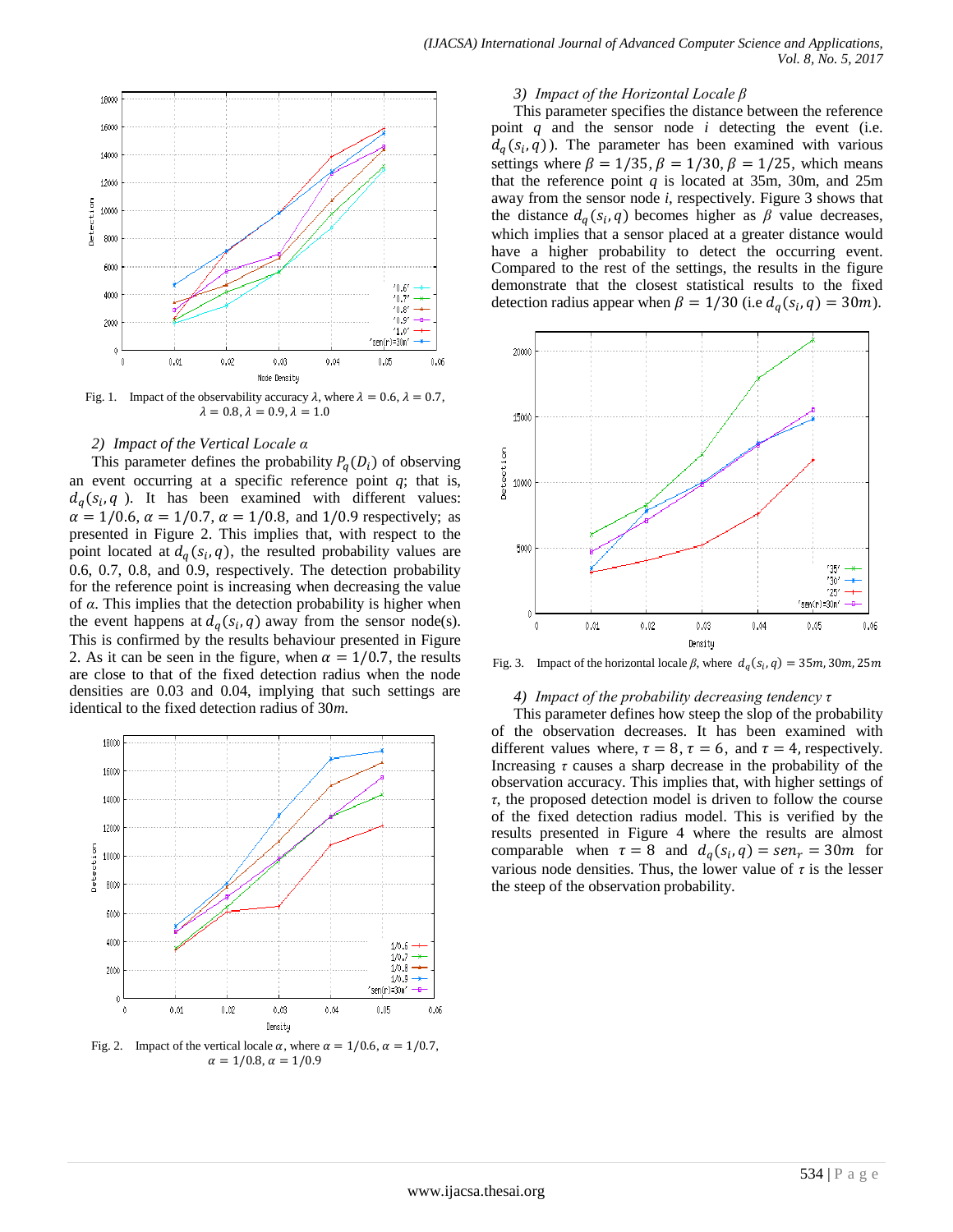

Fig. 4. Impact of the decreasing tendency  $\tau$ , where  $\tau = 8$ ,  $\tau = 6$ ,  $\tau = 4$ 

## V. CONCLUSION AND FUTURE WORK

In this paper, an event observation model that is based on probabilistic concept has been presented. Also, some effective observability measures with the use of Wireless Sensor Network (WSN) for sensing and locating of an abnormal event have been introduced. Four parameters have adapted to reflect various environment scenarios, which are: observability accuracy *λ*, the vertical locale *α*, the horizontal locale *β*, and the decreasing tendency *τ* of the detection probability. The ability of the proposed model in observing a dynamic environmental phenomenon is well investigated with various settings for the above-mentioned parameters, in terms of the average number of event detections with respect to different node densities, and in comparison with the fixed detection radius model. The experimental evaluation results confirmed that the proposed event observation model provides a proper analytical description of the detectability of an event and it can be utilised for various monitoring applications where sensing coverage is of concern. In the future work, the direction of the research is going towards exploring the potential course of the event evolution to provide an accurate estimation and tracking of the development of the event.

#### ACKNOWLEDGMENT

This work was supported by Faculty of Information and Communication Technology, Universiti Teknikal Malaysia Melaka (UTeM).

#### **REFERENCES**

- [1] Nadeem Ahmed, Salil S Kanhere, and Sanjay Jha, "Probabilistic coverage in wireless sensor networks," Proceedings of The IEEE Conference on Local Computer Networks 30th Anniversary, 2005, pp. 672-681.
- [2] V. Akbarzadeh, C. Gagne, M. Parizeau, M. Argany, and M. A. Mostafavi, "Probabilistic sensing model for sensor placement optimization based on line-of-sight coverage," IEEE Transactions on Instrumentation and Measurement, vol. 62, no. 2, pp. 293-303, 2013.
- [3] M. Akter, M.O. Rahman, M.N. Islam, and M.A. Habib, "Incremental clustering-based object tracking in wireless sensor networks," Proceedings of the International Conference on Networking Systems and Security, 2015, pp. 1-6.
- [4] Tatiana Bokareva, Wen Hu, Salil Kanhere, Branko Ristic, Neil Gordon, Travis Bessell, Mark Rutten, and Sanjay Jha, "Wireless sensor networks for battlefield surveillance," Proceedings of the land warfare conference, 2006, pp. 1-8.
- [5] M. Cardei and J. Wu, "Coverage problems in wireless ad hoc sensor networks," in Handbook of Sensor Networks, FL, Boca Raton:CRC Press, 2004.
- [6] Jiming Chen, Junkun Li, Shibo He, Youxian Sun, and Hsiao-Hwa Chen, "Energy-efficient coverage based on probabilistic sensing model in wireless sensor networks," IEEE communications letters, vol. 14, no. 9, pp. 833-835, 2010.
- [7] Jiming Chen, Junkun Li, and Ten H Lai, "Energy-efficient intrusion detection with a barrier of probabilistic sensors: Global and local," IEEE Transactions on Wireless Communications, vol. 12, no. 9, pp. 4742- 4755, 2013.
- [8] Thomas Clouqueur, Veradej Phipatanasuphorn, Parameswaran Ramanathan, and Kewal K Saluja, "Sensor deployment strategy for target detection," Proceedings of the 1st ACM international workshop on Wireless sensor networks and applications, 2002, pp. 42-48.
- Waltenegus Dargie and Christian Poellabauer, "Fundamentals of wireless sensor networks theory and practice," John Wiley & Sons, 2010.
- [10] X. Fan, Q. Chen, Z. Che, and X. Hao, "Energy-efficient probabilistic barrier construction in directional sensor networks," IEEE Sensors Journal, vol. 17, no. 3, pp. 897-908, 2017.
- [11] Shibo He, Jiming Chen, Xu Li, Xuemin Shen, and Youxian Sun, "Costeffective barrier coverage by mobile sensor networks," Proceedings of the IEEE INFOCOM, 2012, pp. 819-827.
- [12] Mohamed Hefeeda and Hossein Ahmadi, "Energy-efficient protocol for deterministic and probabilistic coverage in sensor networks," IEEE Transactions on Parallel and Distributed Systems, vol. 21, no. 5, pp. 579-593, 2010.
- [13] Ashraf Hossain and Rashmita Mishra, "Sensing and link model for wireless sensor network: Coverage and connectivity analysis," arXiv preprint arXiv:1406.1275, 2014.
- [14] Xing Hu, Shiqiang Hu, Lingkun Luo, and Guoxiang Li, "Abnormal event detection in crowded scenes via bag-of-atomic-events-based topic model," Turkish Journal of Electrical Engineering & Computer Sciences, vol. 24, no. 4, pp. 2638-2653, 2016.
- [15] Agaji Iorshase and Shangbum F Caleb, "A neural based experimental fire-outbreak detection system for urban centres," Journal of Software Engineering and Applications, vol. 9, no. 3, pp. 71-79, 2016.
- [16] Gaurav S Kasbekar, Yigal Bejerano, and Saswati Sarkar, "Lifetime and coverage guarantees through distributed coordinate-free sensor activation," IEEE/ACM transactions on networking, vol. 19, no. 2, pp. 470-483, 2011.
- [17] Benyuan Liu and Don Towsley, "A study of the coverage of large-scale sensor networks," Proceedings of the IEEE International Conference on Mobile Ad-hoc and Sensor Systems, 2004, pp. 475-483.
- [18] Xiaoxi Liu, Ruiying Li, and Ning Huang, "A sensor deployment optimization model of the wireless sensor networks under retransmission," Proceedings of the 4th Annual IEEE International Conference on Cyber Technology in Automation, Control, and Intelligent Systems, 2014, pp. 413-418.
- [19] Markus Quaritsch, Karin Kruggl, Daniel Wischounig-Strucl, Subhabrata Bhattacharya, Mubarak Shah, and Bernhard Rinner, "Networked UAVs as aerial sensor network for disaster management applications," e & i Elektrotechnik und Informationstechnik, vol. 127, no. 3, pp. 56-63, 2010.
- [20] Y. Tian, X. Lin, G. You, and H. Zhang, "A node schedule method for multi-coverage probability based on probabilistic coverage in wsns," Proceedings of the Chinese Control and Decision Conference, 2016, pp. 2385-2389.
- [21] H. L. Wang and W. H. Chung, "The generalized k-coverage under prob abilistic sensing model in sensor networks," Proceedings of the IEEE Wireless Communications and Networking Conference, 2012, pp. 1737- 1742.